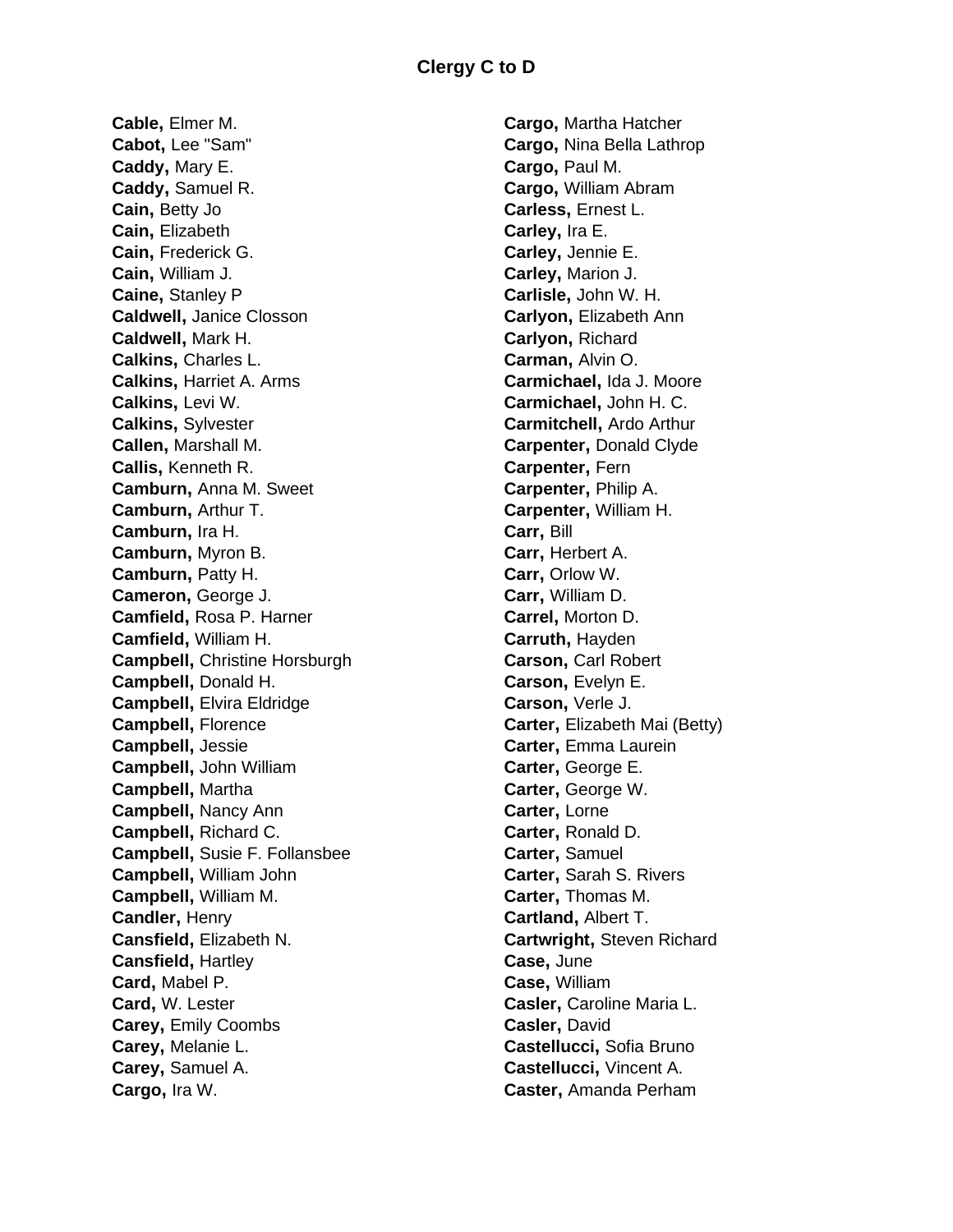**Caster,** Elisha E. **Caster,** Harriet Wilbur **Caster,** James Harvey **Caster,** Wilbur **Casterline,** Don **Castro,** Nestor **Cattell,** H. Reginald **Caudill,** Dorothy **Caudill,** Martin Ray **Cavender,** Chris **Cawthorn,** John Wesley **Cawthorn,** Marie **Cawthorne,** John W. **Cerling,** Charles **Cermak,** Frances Elizabeth Middleton DeLong **Cermak,** John E. **Cermak,** John Walker **Chaffee,** George W. **Challis,** Blance Burgess **Challis,** DeWitt C. **Challis,** Fannie White **Challis,** Irene L. Shepard **Chamberlain,** Alfred **Chamberlain,** Charles W. **Chamberlain,** Frank E. **Chamberlain,** LeRoy E. "Roy"{ **Chamberlin,** Howard C. **Chambers,** Edmund **Chambers,** Lucinda **Champion,** Edwin L. **Champlin,** C. Earl **Chang,** Dongil **Chapel,** Lynn E. **Chapin,** Shirley J. **Chapko,** Blanche **Chapko,** Stephen **Chaplin,** Jonathan E. **Chapman,** Byron E. **Chapman,** Ethel Kipp **Chapman,** Francis A. **Chapman,** James **Chapman,** Joseph **Chapman,** Louise Ethel Gibson **Chapman,** Lula B. **Chapman,** Myrtle C. Carus **Chapman,** Robert D

**Chapman,** William **Chappell,** Keith **Chappell,** Lynn Francis **Chappell,** Mary **Charnley,** Steve **Charnley,** Victor **Charter,** John D. **Charter,** Norman Alfred **Chase,** Chester W. **Chase,** Estella Eggleston **Chase,** Francis H. **Chase,** Granger D. **Chase,** John C. **Chase,** Mary Delia **Chase,** Oscar F. **Chase,** Robert John **Chatfield,** Larmon **Chatfield,** Willis W. **Chavarry,** Richard E. **Cheatham,** Richard C. **Cheek,** John L. **Chemberlin,** Randy Alan **Cheney,** Herbert H. **Cheney,** Lydia E. **Cherryholmes,** Edward **Cheyne,** David A. **Cheyne,** Paulette **Chick, Jr.,** Charles **Child,** James L. **Childress,** Thelma **Childs,** Howard B. **Chisholm,** Devin Stanley **Choi,** Sang K. **Christler,** Kenneth L. **Christler,** Lloyd E. **Christopher,** Carroll J. **Chrysler,** Bonnita Marie Walker **Chun,** Sang Yoon **Chun,** Song-yi Kim **Church,** Caroline Jaques **Church,** Charles Lewis **Church,** David E. **Church,** Lewis White Eagle **Church,** Lynn L. **Churchill,** Infant Daughter **Churchill,** Jean Elizabeth Rickard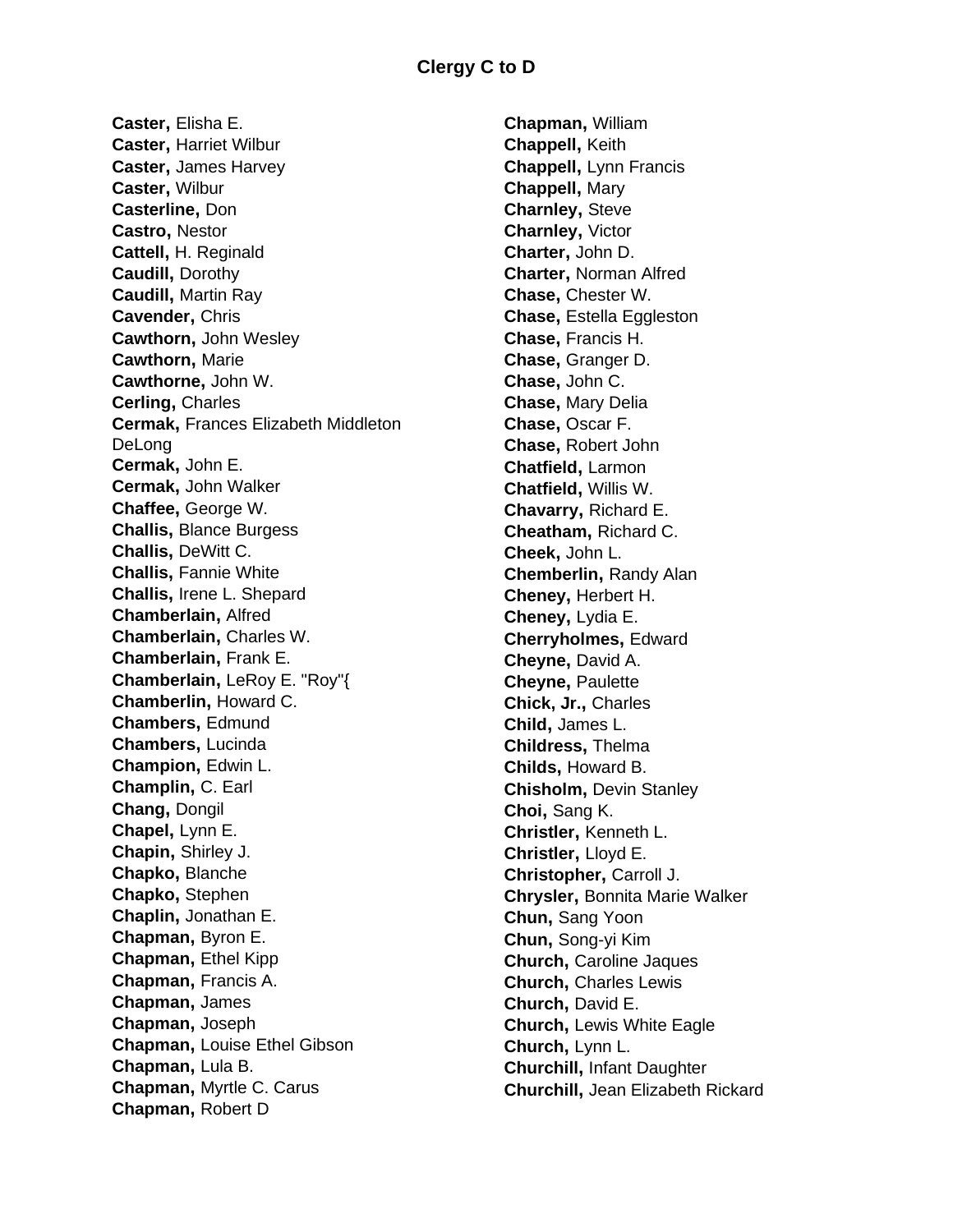**Churchill,** Ralph Donald **Chyrowski,** Adam **Cilley,** Runa B. **Clack,** Agnes Watling **Clack,** Mary Hazelton **Clack,** William John **Clancy,** Jacob **Clapp,** Franklin H. **Clapp,** Jon M. **Clark,** Alice Green **Clark,** Burdette Sanford **Clark,** Carrie M. **Clark,** Carrie McBride **Clark,** Charles B. **Clark,** Charlotte H. **Clark,** Daniel B. **Clark,** Davis Wasgatt **Clark,** Frederick Ernest James **Clark,** Harry V. **Clark,** Jimmy E. **Clark,** John **Clark,** Millie Mae **Clark,** Myra L. Hilliker **Clark,** N(athan) Norton **Clark,** Rachel S. Somers **Clark,** Richard L. **Clark,** Sandra **Clark,** Thomas T. **Clark,** W(illiam) Henry **Clark,** Warren P. **Claus,** John **Clayton,** John **Clayton,** Mary E. **Clayton,** Zach A. **Clegg,** William **Cleghorn,** Thomas **Clemans,** Richard **Clemens,** John **Clemens,** Samuel **Clement,** Myron N. **Clements,** Delia Louisa Hitchcock **Clements,** Samuel **Clemmer,** William Michael **Clemo,** Ida L. Fuller **Clemo,** William Clemens **Cleveland,** Newland

**Clifford,** Fred J. **Clifford,** Frederick B. **Clifford,** Genevieve Burr **Cline,** Robert M. **Clingerman,** Claire **Clippinger,** Arthur R. **Closson,** Frank B. **Closson,** Stanford S. **Closson,** Timothy **Clough,** Albert Barzillai **Clough,** Frederic M. **Clough,** Nancy C. Chapman **Clubine,** John **Coates,** Carrie Spencer **Coates,** Frederick **Cobb,** Caroline S. Frank **Cobb,** Dee W. **Cobb,** James N. **Cobern,** Camden McCormick **Cochran,** Isaac C. **Cochran,** James D. **Cocker,** Benjamin F. **Cocker,** Mary **Coe,** Bufford William **Coffin,** Eugene A. **Coghlan,** Thomas H. M. **Cogshall,** Israel **Cogshall,** Wilbur I. **Colby,** Betty Grace **Colby,** Keith B. **Colby,** Roger L. **Colby,** William M. **Colclazer,** Henry **Cole,** Annie Laurie Gillispie **Cole,** Catherine M. Stewart **Cole,** Howard A. **Cole,** Theodore F. **Cole,** Walter Z. **Coleman,** Albert S. **Coleman,** Daniel **Coleman,** Harry W. **Coleman,** Marjorie Dean Chalmers **Coleman,** Myrtle Marie Rendle **Colenso,** Esther **Colenso,** Harry W. **Coley,** Edward C.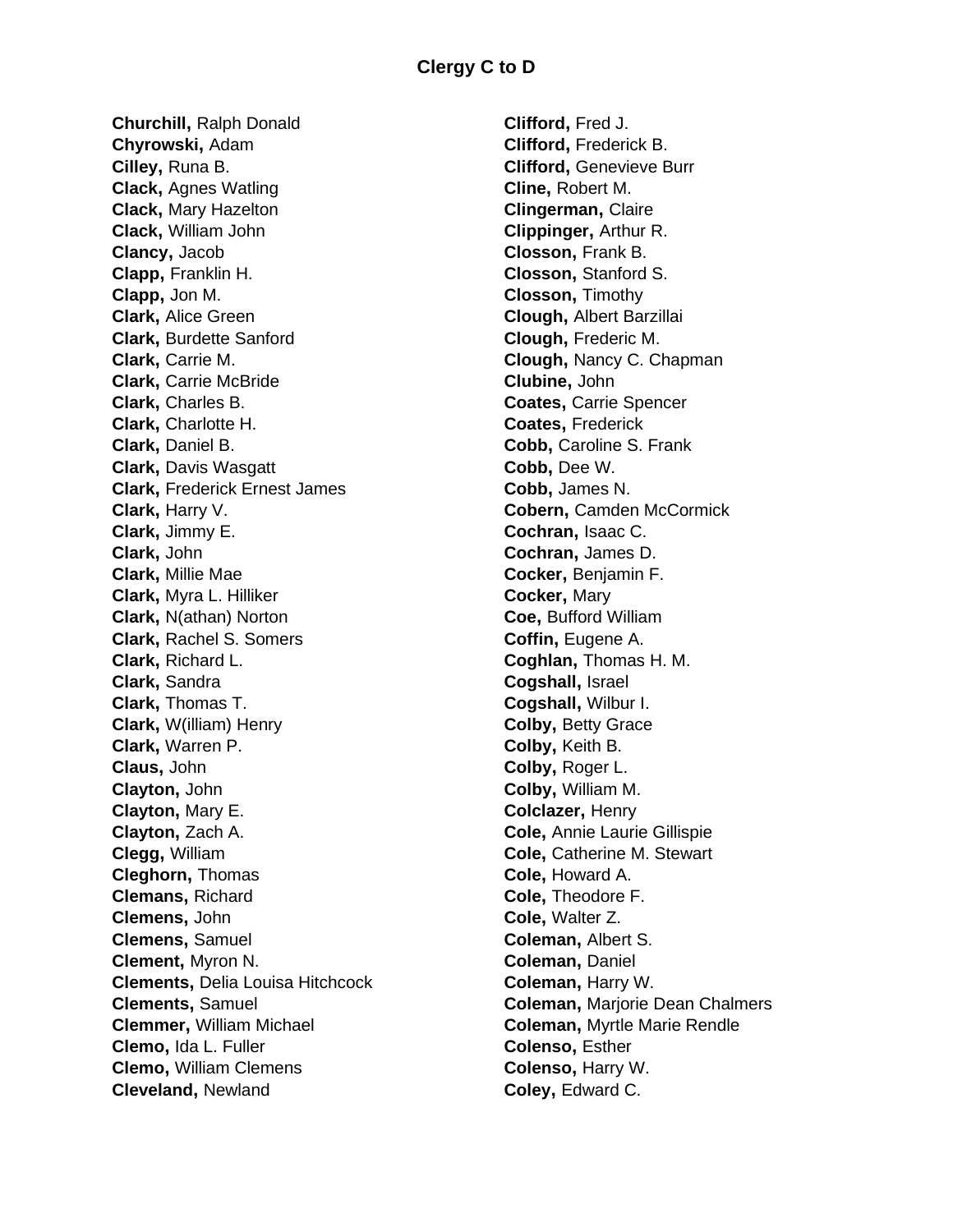**Coley,** Virginia **Collinge,** Charles W. **Collinge,** Sophia **Collins,** Bob **Collins,** David Clark **Collins,** Judson Dwight **Collins,** Marshall **Collins,** Oliver J. **Collins,** Wellington H. **Collister,** Frances J. Kelley **Collver,** Edwin Milton **Collver,** Leslie E. **Collver,** M. Arabette O. **Collver,** Norah **Collycott,** Elizabeth Andrews **Collycott,** Kathleen Daw **Collycott,** William Hill **Colton,** Kenneth Roy **Colvin,** Carrie Beatty **Colvin,** Hiram C. **Combellack,** Annie J. Dunstan **Combellack,** Ernest **Combellack,** William **Comfort,** Cornelia Hopkins **Comfort,** William C. **Compton,** Asa T. **Compton,** Jean Wooden **Compton,** Lewis Palm **Congdon,** Thomas J. **Conine,** Ralph J. **Conklin,** Charles Melvin **Conklin,** Michael **Conn,** Robert H. **Connell,** Elizabeth C. **Cook,** Derryl R. **Cook,** H. W. **Cook,** Horace N. **Cook,** James D. **Cook,** James E. **Cook,** Joseph C. **Cook,** Lisa **Cook,** Margaret Helen "Shirley" **Cook,** S. Arthur **Cook,** William **Cook,** William J. **Cook,** William T.

**Cookingham,** Charles W. **Cookingham,** Gladys Louise **Cookingham,** Virnelle Craig **Cookson,** Agnus Wolf **Cookson,** Frank H. **Cooley,** Charles F. **Cooley,** Elias **Cooley,** Frederick Paul **Cooley,** Herbert C. **Cooley,** Maude E. Parish **Cooley,** Samuel **Coombe,** Elizabeth Jane Gay **Coombe,** William **Coombe,** William B. **Coombs,** Kay **Coon,** Leonard **Coone,** Douglas **Coons,** Emmett E. **Coons,** Lillie Isabelle **Cooper,** Amelia S. Broech **Cooper,** Edson W. **Cooper,** Florena **Cooper,** Horatio S. **Cooper,** Judson Phillip **Cooper,** Kiel **Cooper,** Oscar William, Jr. **Cooper,** Quincy D. **Coors,** August H. **Coors,** D. Stanley **Coors,** Stanley **Cope,** Mary E. Jones **Cope,** Robert L. **Cope,** William **Copeland,** Royal Samuel **Copley,** Samuel **Coplin,** William M. **Corbett,** Fred W. **Cordon,** James R. **Cordon,** Mary M. **Corkle,** William A. **Corl,** Javan R. **Corl,** Ronald Kinsey **Cormany,** Simon **Cormicle,** Shirley Ann **Cornelius,** John H. **Cornwell,** Ronald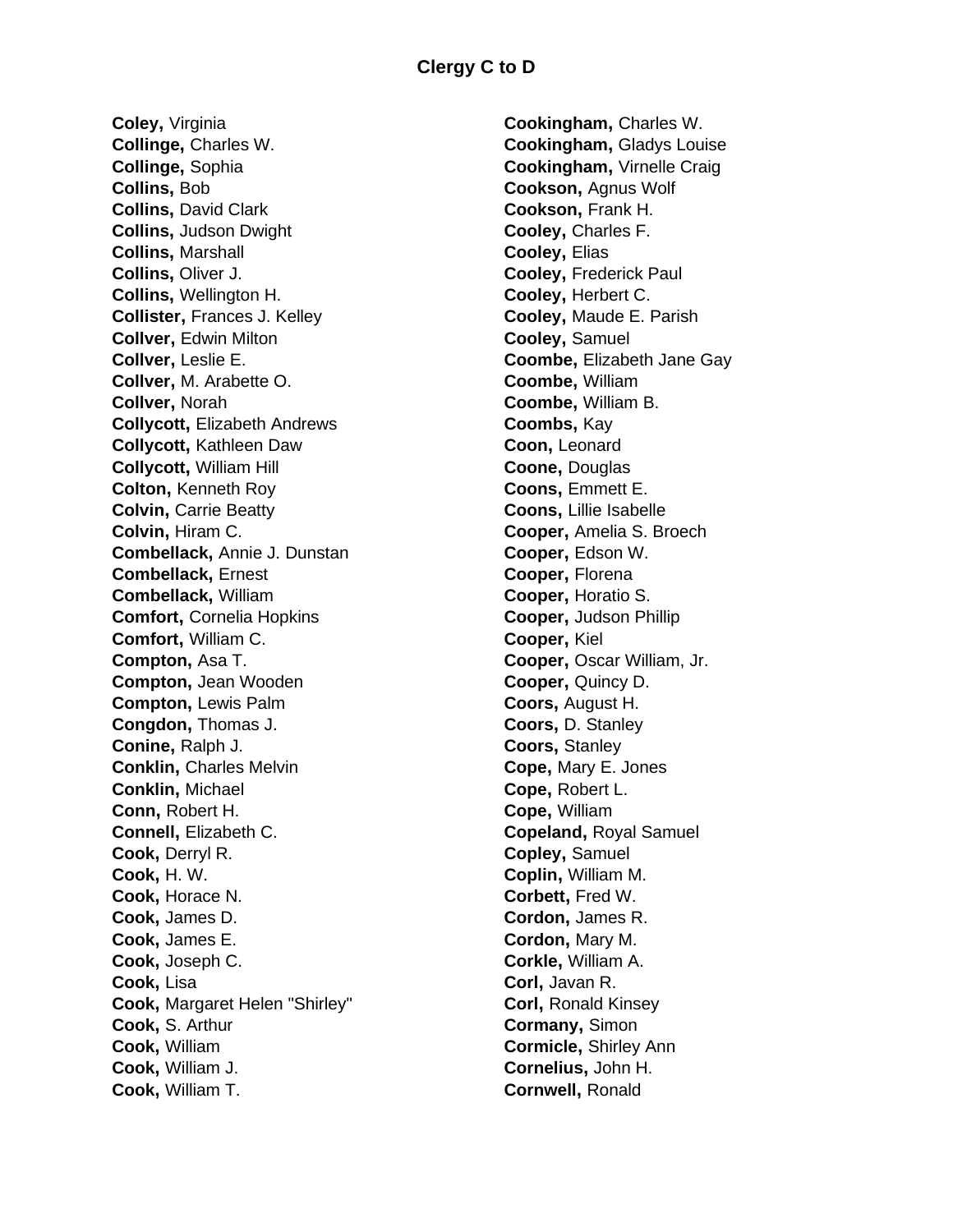**Cosart,** John **Cosens,** Carol S. **Cosner,** Francis M. **Coss,** George William **Cotter,** Barbara J. **Cottrell,** Frank M. **Courter,** Charlotte **Courter,** Wilbur E. "Bill" **Covil,** Charles D. **Covintree,** George E. Jr. **Cowdin,** Charlotte **Cowdin,** Christopher Douglas **Cowdin,** Mary Jo **Cowick,** Anne Louise **Cowick,** Frank Blaine **Cowick,** Martha Belle Sheffield **Cowing,** Kendall W. **Cowling,** Ramona Elizabeth **Cox,** Harold C. **Cox,** Thomas **Cozadd,** Donald A. **Cozadd,** Frank A. **Cozadd,** William "Bill" **Crabtree,** Nina Leah Marcum **Crabtree,** Paul R. **Crago,** Isaac T. **Craig,** Alfred E. **Craig,** James Allan **Craig,** Judith Craig **Cramer,** Clara M. Woodgate **Cramer,** David S. **Cramer,** Floyd H. **Cramton,** Burton A. **Cramton,** Sarah Ann **Crane,** Alfonzo **Crane,** Edith M. **Crane,** Elijah **Crane,** Eunice Elizabeth Sprout **Crane,** Helen Margaret Beck **Crane,** Henry Hitt **Crane,** Lawson D. **Crane,** Rufus C. **Crawford,** Dale E. **Crawford,** David L. **Crawford,** Henry H. **Crawford,** Isaac

**Crawford,** Marian **Crawford,** Mary **Crawford,** Meldon Elmore **Crawford,** Riley C. **Crawford,** Wallace Peter **Cridland,** William **Crippen,** Esther **Crippen,** John Wesley **Crittenden,** Alvin L. **Crittenden,** Jane **Crocker,** Doris **Croff,** Sylvester C. **Cronk,** Delos **Crosby,** Burton L. **Crosby,** James G. **Crosby,** Jane **Crosby,** Reuben **Crosby,** Robert **Crosby,** Wanda R. **Cross,** Ezra A. **Cross,** Florence **Cross,** Samuel S. **Cross,** Sarah Jane Hare **Crossman,** Thomas **Crothers,** Milton B. **Crothers,** Walton **Crotser,** John Rudolph **Crotser,** M. P. **Crotser,** Norman C. **Crotser,** Ruth Elaine **Cruff,** Curtis E. **Crum,** H. Forest **Crumm,** Donald O. **Culver,** Martin **Cummings,** Myrtle N. **Cunningham,** Robert Harley **Curnalia,** James H. **Curnalia,** Olive E. **Currie,** Viola E. **Currier,** Waldo R. **Curtis,** David Alonzo **Curtis,** Ellen J. Dunham **Curtis,** Kenneth E. **Curtis,** Mary **Curtis,** Mary Jane Beal **Curtis,** Nelson (Bud)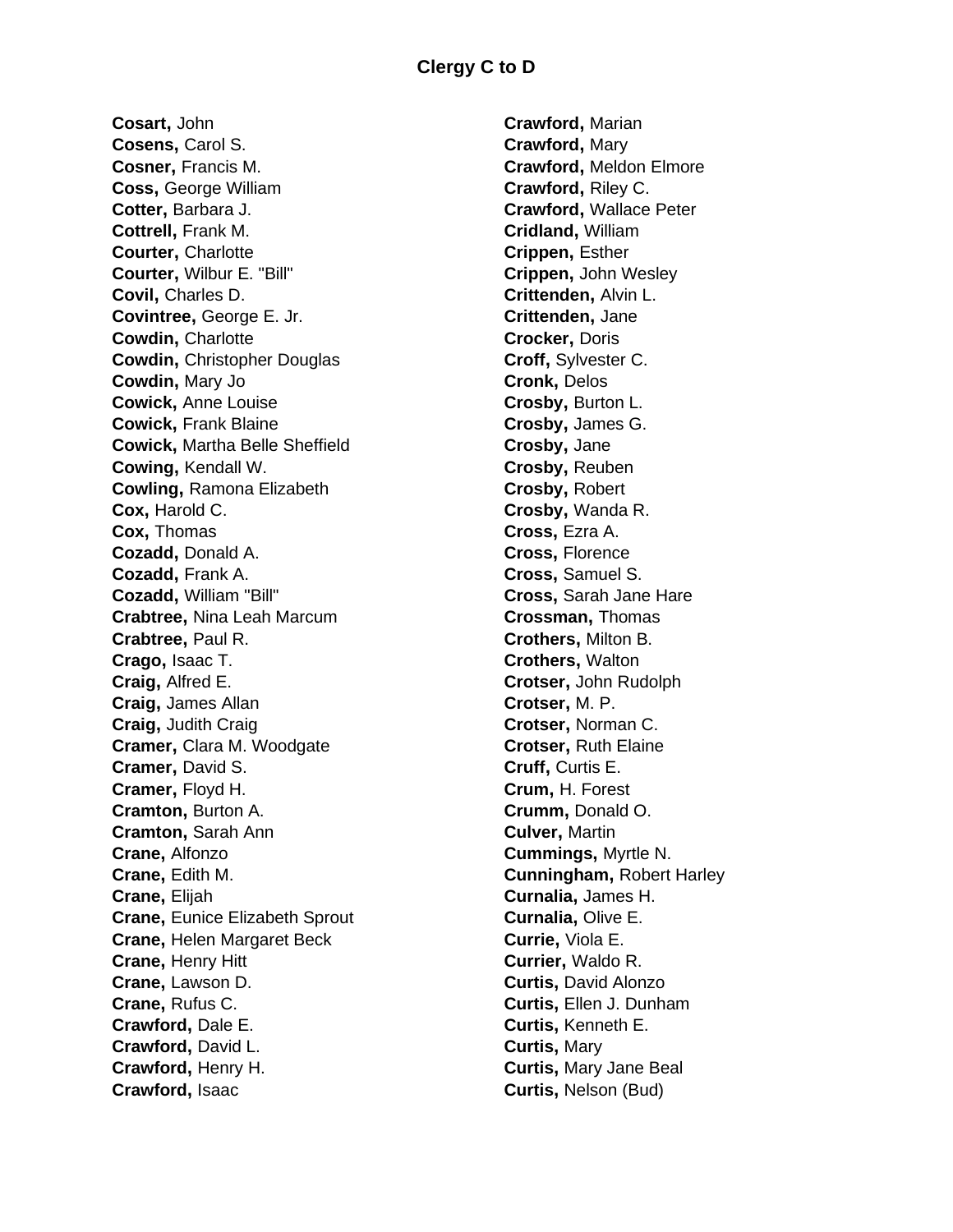## **Clergy C to D**

**Curtiss,** Basel Wayne **Curtiss,** C. Dale **Curtiss,** Maxine Klinkman **Curts,** George H. **Curts,** Lyddia Geddes **Cushman,** Nelson **Cutting,** Anthony Navaro **Czajkowski,** Josephine **Dafoe,** Wesley A. **Dahlstrom,** Carl E. W. L. **Dahringer,** Marge J. **Dahringer,** Walter **Dake,** A. G. **Dake,** Richard Lee **Dakin,** Harold D. **Dakin,** Margaret **DaLee,** Ivah **Dalton,** Billie **Damberg,** Walter Rudolph **Damon,** Gary L. **Daniels,** Bernadine **Daniels,** Grosvenor **Daniels,** Orin **Darling,** Janet **Darling,** Judith **Darling,** Victor S. **Datsko,** Paula S. **Daugherty,** Myron A. **Davenport,** Charles Francis **Davenport,** David **Davenport,** Nancy Hansen **Davenport,** Thomas Alexander **Davey,** George P. **David,** Dorothy D. Kadroh **David,** Walter **Davids,** John W. **Davidson,** Catherine Darr **Davidson,** James Francis **Davies,** Frank **Davies,** Mary Ann **Davies,** Robert **Davila,** Esteban **Davis,** Bruce R. **Davis,** Charlotte C. Carpenter **Davis,** Clara **Davis,** David C.

**Davis,** Eaden P. **Davis,** Earnest O. **Davis,** Glenn G. **Davis,** Herbert Eugene **Davis,** Howard F. **Davis,** J. E. **Davis,** James A. **Davis,** Jemima Williams **Davis,** Lewis P. **Davis,** Lorenzo **Davis,** Lydia E. Tinsman **Davis,** Morgan H. **Davis,** Ray M. **Davis,** Robert **Davis,** Thomas N. **Davis,** William Freeman **Dawe,** Clara Kimball **Dawe,** Gertrude M. **Dawe,** Mary **Dawe,** William **Dawes,** Gary Carl **Daws,** Donald J. **Daws,** Zoe Ann **Dawson,** John Harper **Dawson,** John R. **Dawson,** Virginia Bates **Day,** Eri H. **Day,** Harriet B. **Day,** Josephine R. **Dayringer,** Joanne **Dayringer,** Leon E. **Dayton,** James N. **Deabler,** Clara **Deabler,** Herdis L. **Deabler,** John Seybert **Deal,** Clarence E. **Dean,** Clare E. **Dean,** Lyman Hains **Dean,** Nina Raymond **Dean,** Ralph M. **Dean,** Salem A. **Deason,** Susan **Debow,** Martin **Decker,** Emma W. **Decker,** Henry A. **Deeg,** James W.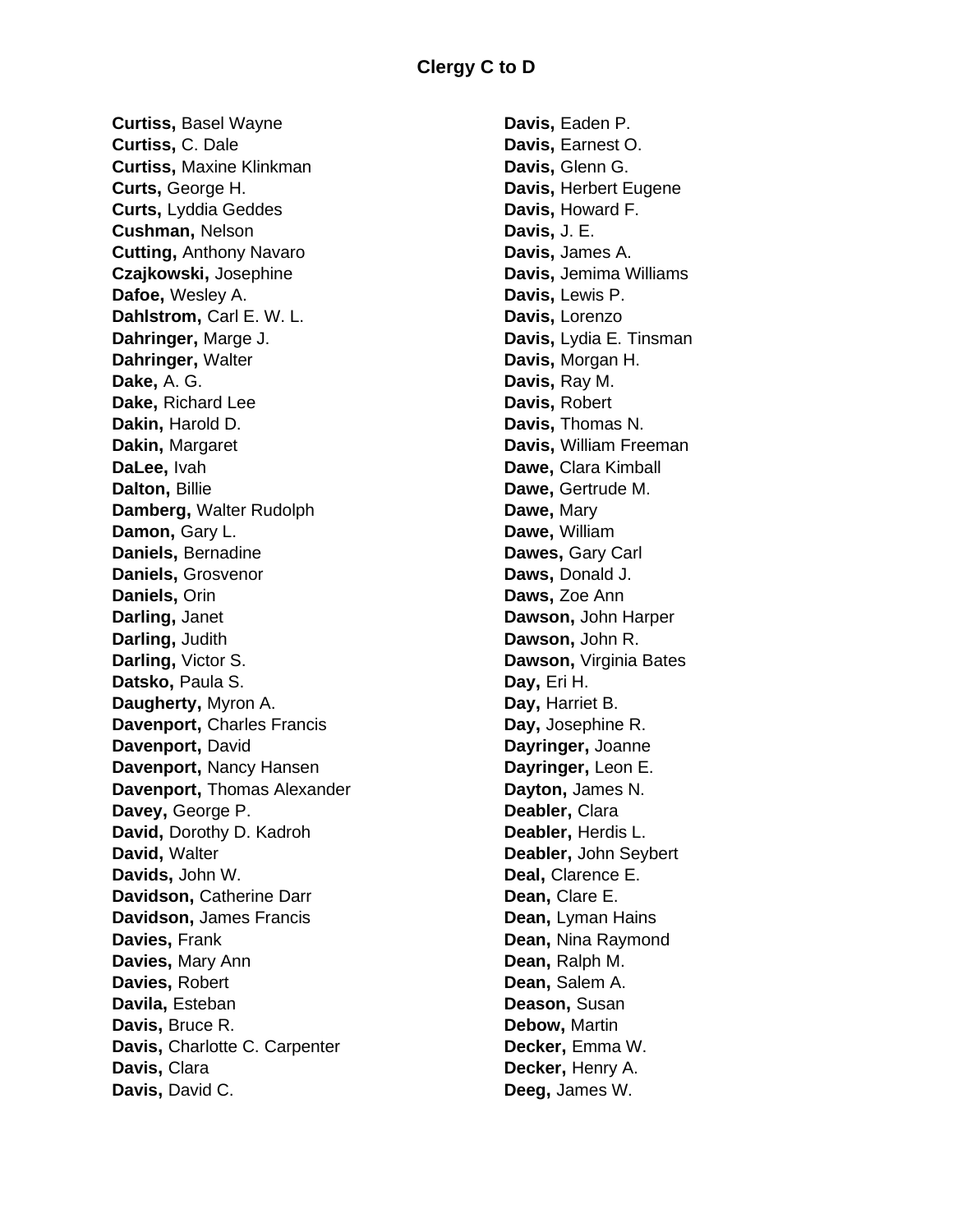**Deeg,** Virginia E. **DeFoe,** Susan **DeFouw,** Arthur J. **DeGraff,** Hattie E. Conrad **DeGraff,** John A. **DeGraw,** Alan Wilfred **DeGraw,** Marilyn **Deiport,** Harold M. **Deitz,** Frederick M. **Dekema,** Laurence **Del Pino,** Julius E. **DeLamarter,** Louis **DeLamarter,** Mary B. **Delo,** Merlin K. **Demers,** Kelly **DeMint,** Miriam F. **Demorest,** Frederic C. **DeMoss,** Kay Lukins **DeMoss,** Lynn A. **DeMott,** James M. **Dempsey,** Bruce **Dempsey,** James W. **Dennis,** Frank **Dennis,** Fred L. **Dennis,** John Franklin "Frank" **Dennis,** John L. **Dennis,** Randall **Densmore,** Jerry P. **Denton,** Bruce M. **Depagter,** Miles J. **Depee,** Isabel **Derks,** Harold M. **DesAutels,** William W. **Desjardines,** Paul **Desjardins,** Elizabeth **Desjardins,** Helen **Desobe,** Gerald **Desotell,** Carl **Detoni-Hill,** Derek **Detoni-Hill,** Joyce **DeVinney,** James Clyde **DeVinney,** James M. **DeVoe,** Ben H. **Devor,** Richard C. **DeVore,** Clifford M. **DeVore,** Lena A. "Lee" Butler

**DeVries,** Arthur C. **Dewey,** Bradley R. **Dewey,** Elmer C. **Dewey,** Leroy L. **DeWire,** Norman E. **DeWitt,** Annamary **DeWitt,** Jesse **Dexter,** Margo **Diamond,** David Arthur **Dibble,** Timothy C. **Dibden,** Ada M **Dibden,** Joseph K. **Dibley,** J. Charles **Dibley,** Joseph **Dibley,** Lettie **Dibley,** Marian **Dickey,** Nathaniel **Dickie,** Margaret **Dickins,** Clive Herbert **Diehill,** Emma **Diehl,** Harold W. **Diehl,** Madeline E. Hill **Diehl,** Wilbur W. **Dierlamm,** Henry **Dietrich,** Ferdinand **Dietrich,** John C. **Dill,** Ellen R. **Dimmick,** Vance M. **Dimond,** Belle E. **Dimond,** Edwin D. **Dimond,** Mary Jane **Dingle,** Cordelia Jane **Dingle,** John **Dinner,** Jeffry William **Dissette,** Elijah H. **Dixon,** Allene G. **Dixon, Emerald B. Dixon,** Rexford **Doane,** Theodore E. **Dobbins,** Jacob **Dobbins,** Melissa Wilkins **Dobbs,** Deann **Dobbs,** William D. **Dobson,** John **Dobson,** Robert Dale **Dodd,** James A.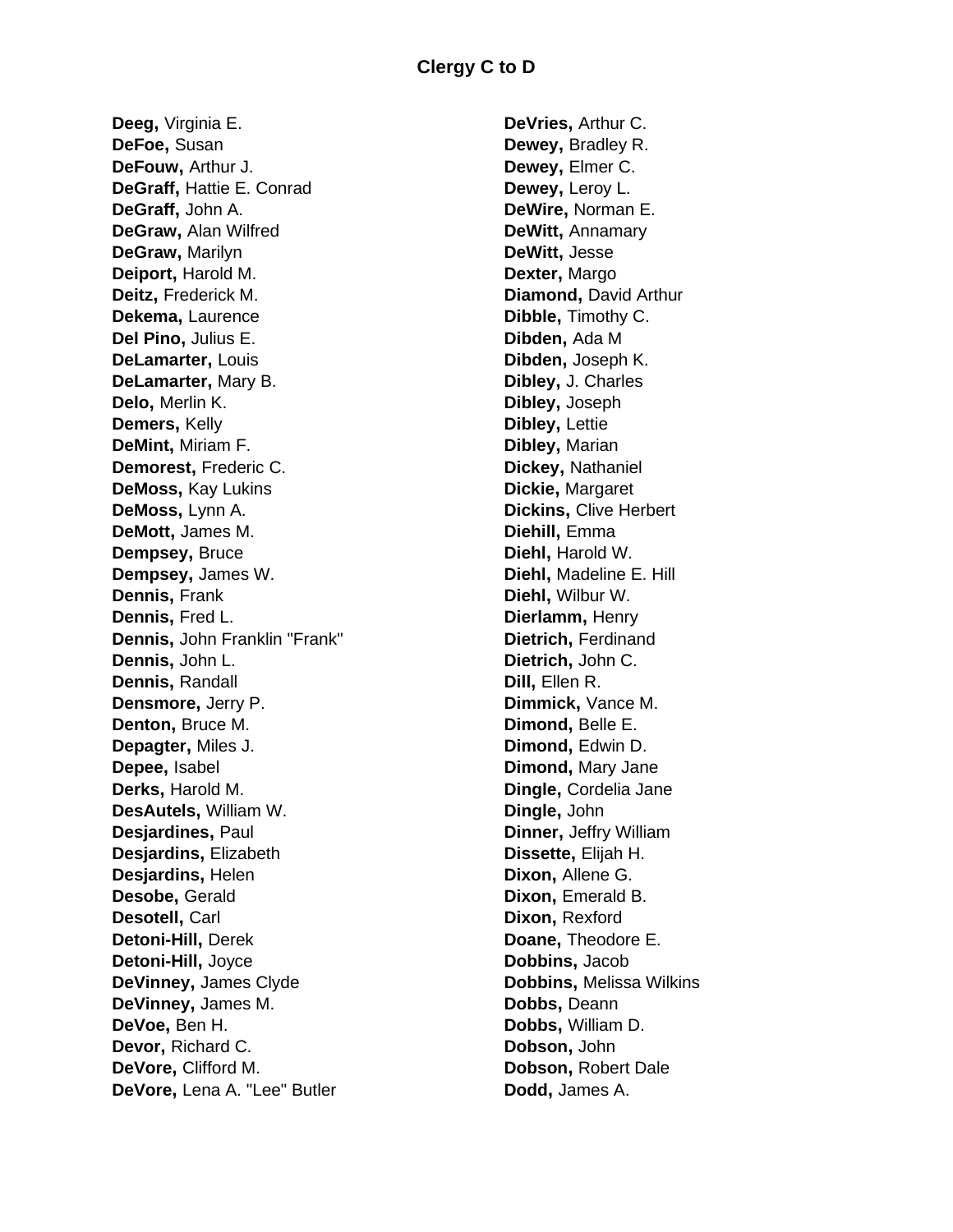**Dodson,** Birdie **Dodson,** Ralph H. **Doersch,** Carl Robert **Doherty,** Joan **Doherty,** R. Paul **Doll,** Angeline **Doll,** George **Donahue,** Howard **Donahue,** William Richard, Jr. **Donald,** Louella **Donald,** William Clyde **Donaldson,** E. Wheeler **Donaldson,** George A. **Donaldson,** Mr. And Mrs. **Donaldson,** Patricia **Donar,** Nida **Donelson,** Ira W. **Donelson,** Linda Jeanne **Donelson,** Paul Gregory **Donigan,** Archie H. **Donigan,** Frances **Donnelly,** E. Bratton **Donnelly,** William **Donnenworth,** Herbert H. **Dorey,** James F. **Dornbush,** William **Dorris,** James C. **Dorris,** Josephine Gasser **Doster,** Philip **Doten,** Alvin G. **Doten,** Donn P. **Doty,** Clifford E. **Doty,** Josephine **Doty,** William E. **Doublestein,** William **Dougan,** Fleta **Doughty,** Benjamin F. **Doughty,** Cornelia Grant **Doust,** William **Douthit,** Troy O. **Dover,** George Henry **Downey,** H. H. **Downing,** Earl W. **Downing,** Gloria Klepser **Downing,** James M. **Downing,** Judy

**Drake,** Floyd N. **Drake,** Hurd A. **Draper,** Gilbert C. **Draper,** James **Drumm,** Lawrence A. **Dryer,** David L. **Dubois,** Harriet Wells **Dubois,** Robert **Ducree,** Edward C. **Dudgeon,** Mina Pearl **Dudgeon,** Wesley J. **Duffey,** Jane **Duffey,** Matthew W. **Duffey,** Richard **Duggan,** Robert **Dulworth,** Elbert **Dunbar,** Frederick G. **Duncan,** Daniel Michael **Duncan, Edward Lysie Duncan,** Marcia Ann Lillard **Dunk,** Charlotte Campbell **Dunk,** Stephen T. **Dunlap,** Audrey M. **Dunlap,** Elizabeth Ragland **Dunlap,** Irwin Grant **Dunlap,** Ivan C. **Dunlap,** James A. **Dunlap,** John F. **Dunlap,** Marshall Grant **Dunlap,** Sue Hill **Dunlap,** Susan DeFoe **Dunlavy,** Edward F. **Dunlavy,** Luella G. **Dunn,** Merle **Dunning,** Nellie Clark **Dunning,** Walter Edson **Dunstan,** George William **Dunstone,** Kenneth Curtis **Dunton,** Alfred A. **DuPree,** David Charles **DuPuis,** Lanson B. **Durham,** Judson P. **Durham,** Paul S. **Durham,** Ruth **Durr,** Emma Turner **Durr,** George L.